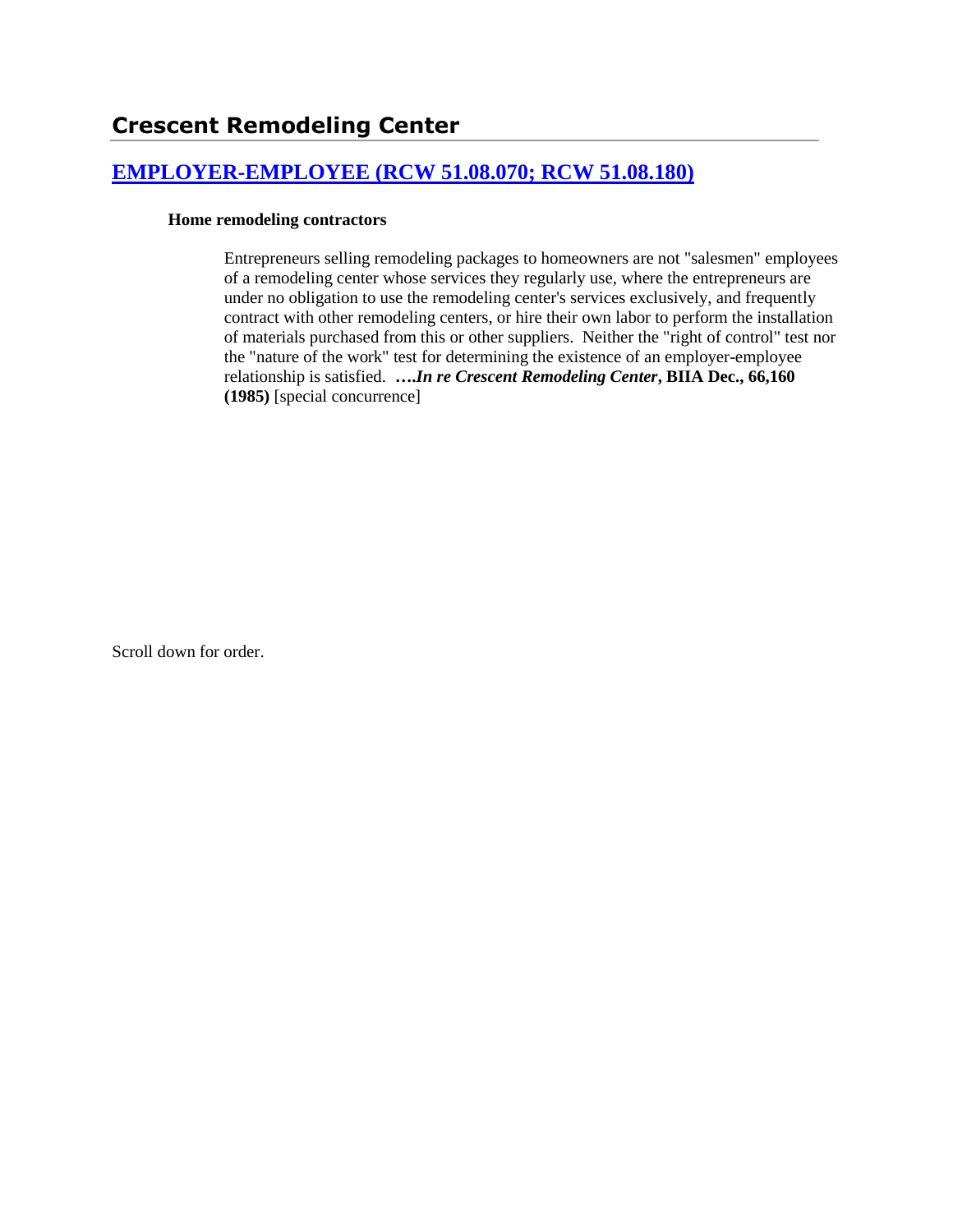#### **BEFORE THE BOARD OF INDUSTRIAL INSURANCE APPEALS**

#### **STATE OF WASHINGTON**

In Re: CRESCENT REMODELING CENTER ) DOCKET NO. 66,160  $3 \left( \frac{1}{2} \right)$ 

4 Firm No. 176,429 (a) DECISION AND ORDER

7 APPEARANCES:

Employer, Crescent Building Materials, Inc., d/b/a 10 Crescent Remodeling Center, by 11 Dauber and Bartheld, per 12 Richard H. Bartheld

14 Department of Labor and Industries, by 15 The Attorney General, per 16 | Laurie F. Connelly and Thomas R. Chapman, Assistants

18 This is an appeal filed by the employer on October 31, 1983 from 19 an order of the Department of Labor and Industries entered August 29, 20 1983, and communicated to the employer on September 1, 1983, which 21 affirmed a previous order dated January 18, 1983 which assessed 22 additional industrial insurance premiums due in the amount of \$4,691.08 23 | for the audit period of July 1, 1980 through June 30, 1982. Reversed 24 and remanded.

## 25 DECISION

27 Pursuant to RCW 51.52.104 and RCW 51.52.106, this matter is before the Board for review and decision on a timely Petition for Review filed by the Department of Labor and Industries to a Proposed Decision and Order issued on August 21, 1984 in which the order of the Department dated August 29, 1983 was reversed, and remanded to the Department with instruction to relieve the employer of responsibility for payment of premiums on behalf of the outside sales agents and their contactors for the period July 1, 1980 through June 30, 1982.

35 The Board has reviewed the evidentiary rulings in the record of 36 proceedings and finds that no prejudicial error was committed and said 37 rulings are hereby affirmed.

38 The facts in this record, with respect to the issue of employer-39 employee relationship between Crescent Remodeling Center and the 40 outside salesmen availing themselves of Crescent's services, are

3/7/85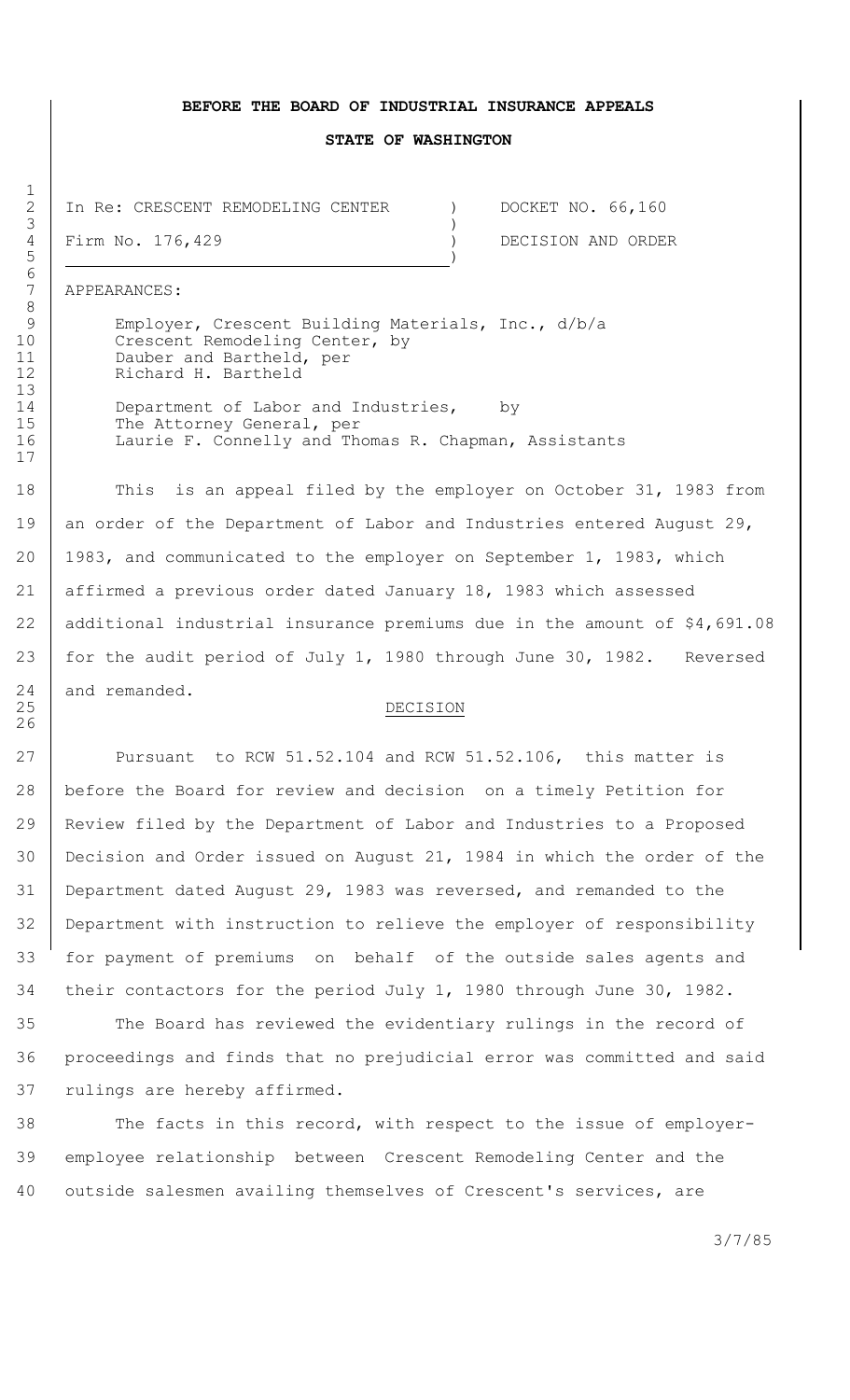adequately set forth and discussed in the Proposed Decision and Order 2 and will not be reiterated at length herein. However, we feel it necessary to further discuss this issue in light of Lloyd's of Yakima v. Department of Labor and Industries, 33 Wn.App. 745 (1982), and our decision in Family Life Insurance Company, Board of Industrial Insurance Appeals Docket No. 63,147, dated April 23, 1984.

7 | As set forth in the Proposed Decision and Order, Crescent 8 Remodeling Center is in the business of selling material and services 9 | for home remodeling. The company solicits business from homeowners, 10 | providing a package deal which can include the materials, installation, 11 and financing. In addition, Crescent Remodeling Center provides this 12 package to private entrepreneurs who have contracted with a homeowner 13 | for repairs or remodeling. It is these entrepreneurs that the 14 Department has classified as "salesmen" and for whom it alleges 15 | premiums are due from Crescent.

 In its Petition for Review the Department alleges that the 17 | "salesmen" dealing with Crescent Remodeling Center come within the 18 | rule of Lloyd's of Yakima, supra. The situation in Lloyd's is virtually identical to that of Crescent when Crescent deals directly 20 with the homeowner. Lloyd's, as does Crescent, negotiated with a 21 | customer for a package which included the materials, and installation. (It is not known if Lloyd's also provided financing). After having 23 sold the package to the homeowner, Lloyd's contracted for the instal-24 Iation of the material with three independent workmen. The three were primarily engaged in installing the material for Lloyd's, under a verbal contract. The court found the three workmen to be employees of Lloyd's on the ground that the "very heart and soul" of their contract with Lloyd's was their personal labor. Clearly this rationale would apply to those material installers who install the material for Crescent Remodeling Center when Crescent sells its own package to a homeowner. However, the so-called "salesmen" who deal with Crescent 32 actually do no more than stand in the place of the homeowner, when they sell a package to the homeowner and then contract with Crescent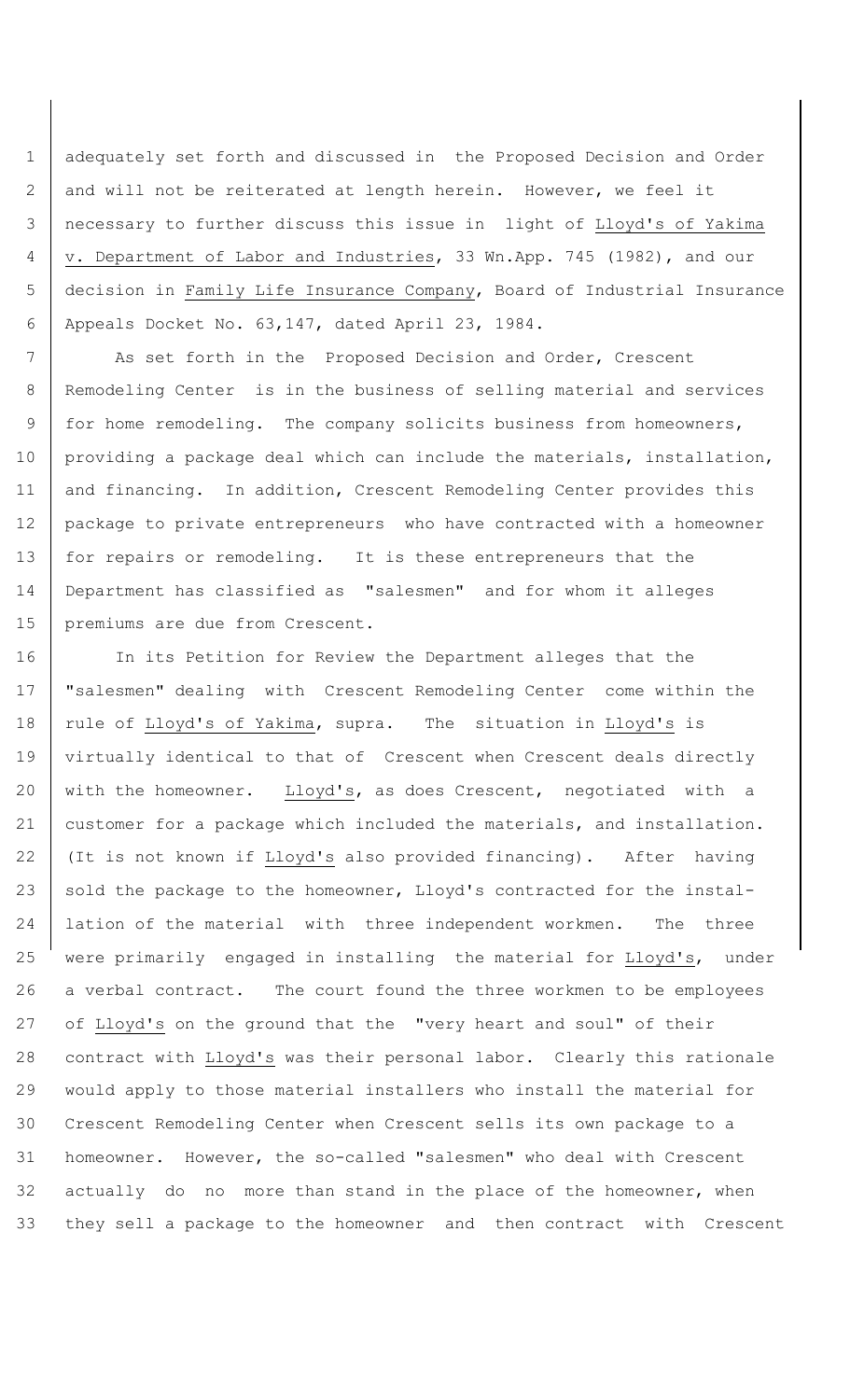for its performance. The entrepreneurs are under no obligation to have Crescent perform the contract, and the evidence indicates that in fact these "salesmen" frequently contract with other remodeling centers, or hire their own labor to perform installation of materials purchased from Crescent or other suppliers. In those instances where they do elect to use Crescent, it would appear that the description 7 of the relationship would be more that of prime contractor or seller (entrepreneurs) and subcontractor or buyer (Crescent Remodeling Center).

9 | In Family Life Insurance Company, supra, we held life insurance 10 | sales agents to be employees of the insurance company, under a "nature 11 of work" test, as opposed to the concept of "control" in the contractual 12 relationship. Family Life Insurance Company exercised no control 13 | over its outside salespersons, except a contractual requirement that 14 | they not sell competing forms of insurance. In practical effect, 15 | Family Life Insurance Company did control the nature of the work that 16 salespersons did, and accomplished its business through those sales-17 | persons. Crescent Remodeling Center, on the other hand, contracts 18 directly with homeowners and remodeling contractors as well as the 19 entrepreneurs here in question, and imposes no restrictions on these 20 entrepreneurs in dealing with competitors. The "salesmen" here in 21 question meet neither the "control" nor the "nature of work" test. 22 | As stated in the Proposed Decision and Order, the relation between 23 Crescent and these sales agents could be called "one of buyer/seller 24 | rather than employer/employee".

 After consideration of the Proposed Decision and Order and the Department's Petition for Review filed thereto, and a careful review 27 of the entire record before us, we are persuaded that the Proposed Decision and Order is supported by the preponderance of the evidence and is correct as a matter of law.

-3-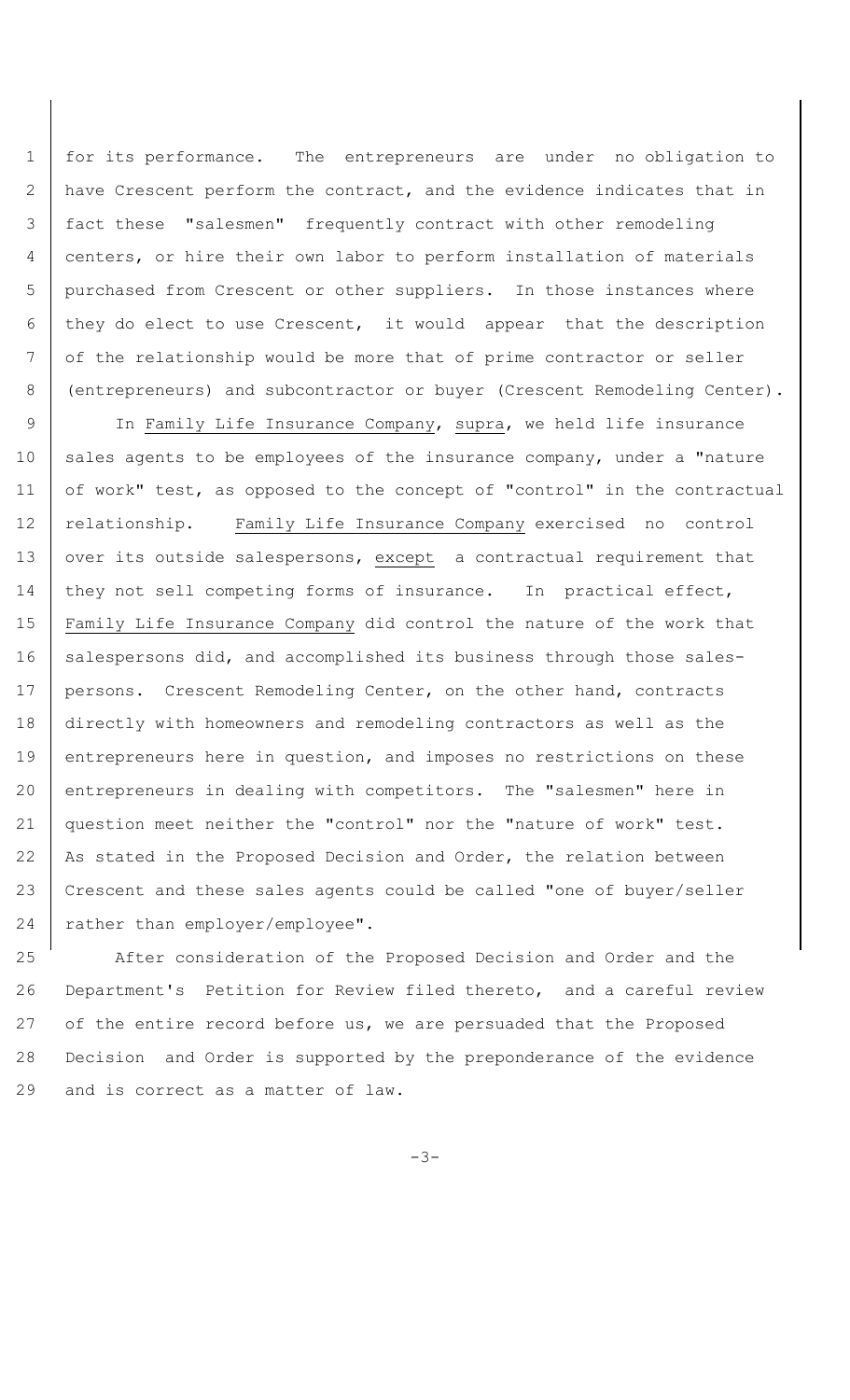2 The proposed findings, conclusions and order are hereby adopted as 3 this Board's final findings, conclusions and order and are incor-4 porated herein by this reference.

It is so ORDERED.

 

 

 

 

 Dated this 7th day of March, 1985. BOARD OF INDUSTRIAL INSURANCE APPEALS

 /s/ 12 | MICHAEL L. HALL Chairman

 /s/ 17 | FRANK E. FENNERTY, JR. Member

 $/s/$ 22 | RHILLIP T. BORK Member

# SPECIAL CONCURRING STATEMENT

27 | I have signed the foregoing Board decision because I fully concur 28 that the independent outside sales agents here in question were not "employees" or "workers" for Crescent Remodeling Center within the meaning and intent of those terms under the Workers' Compensation Act. Thus, I agree with the other Board members on the final disposition of this case.

 However, I do not necessarily join in the discussion in the Decision, wherein my colleagues found it necessary to distinguish the result reached in this case from the result reached in Family Life Insurance Company, Docket No. 63,147, Board decision of April 23, 1984. 37 I dissented in the Family Life case because, for the reasons expressed in that dissent, I felt the independent insurance sales agents there 39 were not "employees" or "workers" for Family Life Insurance Company. 

 $-4-$